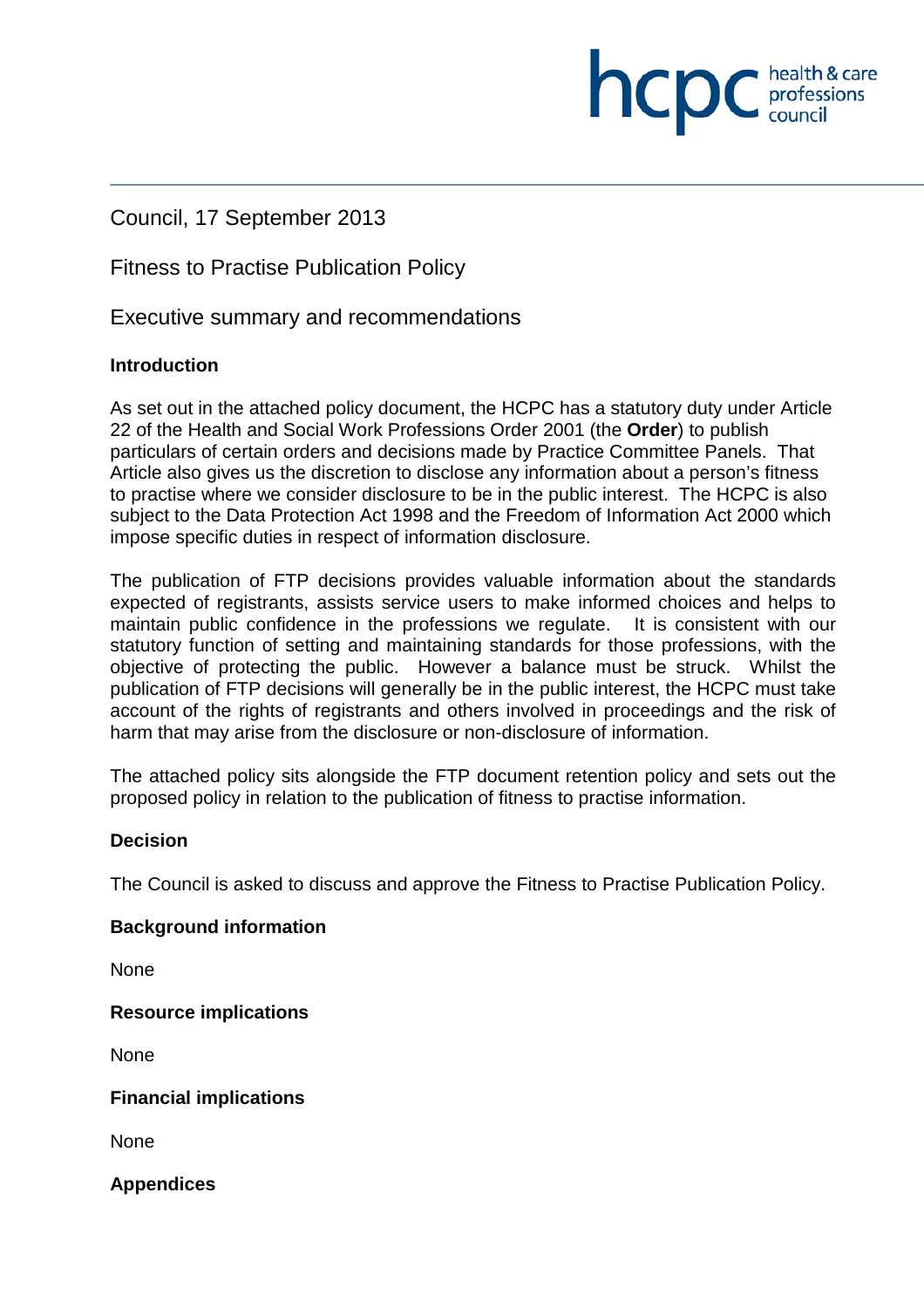None

# **Date of paper**

3 September 2013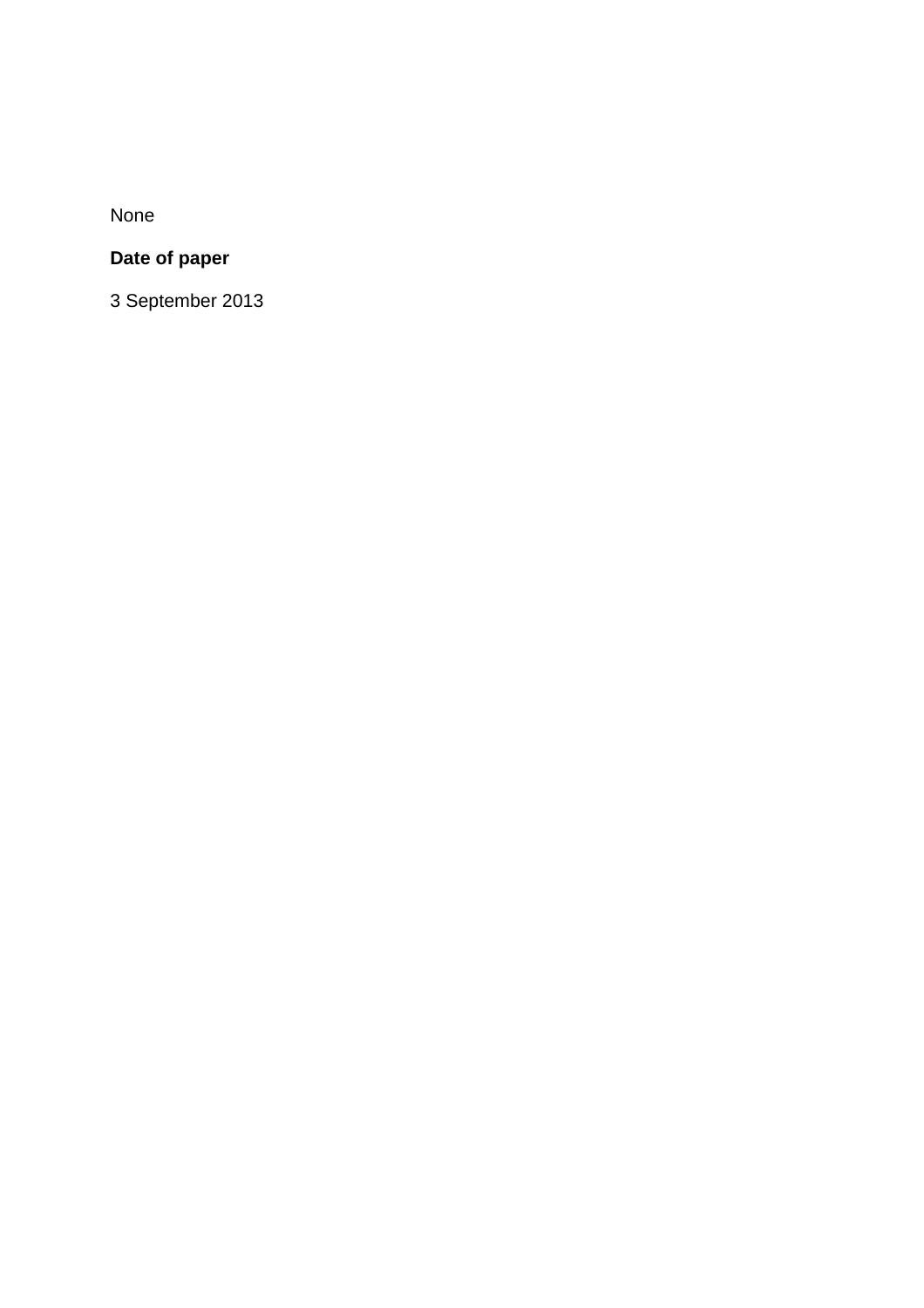# **Fitness to Practise Publication Policy**

hcpc health & care

# **Introduction**

The Health and Care Professions Council (**HCPC**) seeks to regulate in an open, transparent and proportionate manner. The circumstances and outcome of fitness to practise (**FTP**) proceedings are matters of legitimate public interest and we publish most of the FTP decisions that are made about those we regulate.

The HCPC has a statutory duty under Article 22 of the Health and Social Work Professions Order 2001 (the **Order**) to publish particulars of certain orders and decisions made by Practice Committee Panels. That Article also gives us the discretion to disclose any information about a person's fitness to practise where we consider disclosure to be in the public interest. The HCPC is also subject to the Data Protection Act 1998 and the Freedom of Information Act 2000 which impose specific duties in respect of information disclosure.

The publication of FTP decisions provides valuable information about the standards expected of registrants, assists service users to make informed choices and helps to maintain public confidence in the professions we regulate. It is consistent with our statutory function of setting and maintaining standards for those professions, with the objective of protecting the public. However a balance must be struck. Whilst the publication of FTP decisions will generally be in the public interest, the HCPC must take account of the rights of registrants and others involved in proceedings and the risk of harm that may arise from the disclosure or non-disclosure of information.

What we publish must be accurate, relevant and proportionate. For that reason, FTP decisions that are published on the HCPC website will normally be removed from the website within the timescales set out below. The published versions of FTP decisions are also likely to be redacted or contain anonymised information. For example, normally, we do not identify witnesses by name in FTP decisions.

# **Fitness to Practise Allegations**

 $\overline{a}$ 

If a Panel of the HCPC Investigating Committee determines that there is a 'case to answer'<sup>1</sup> in relation to an allegation, the HCPC will issue a notice of allegation to the registrant concerned.

The HCPC does not publish the details of allegations at the 'case to answer' stage but, in order to give public notice of forthcoming hearings, allegations will be published on the HCPC website 28 days before the date on which the hearing is due

<sup>&</sup>lt;sup>1</sup> for more information please see the HCPC Practice Note Case to Answer Determinations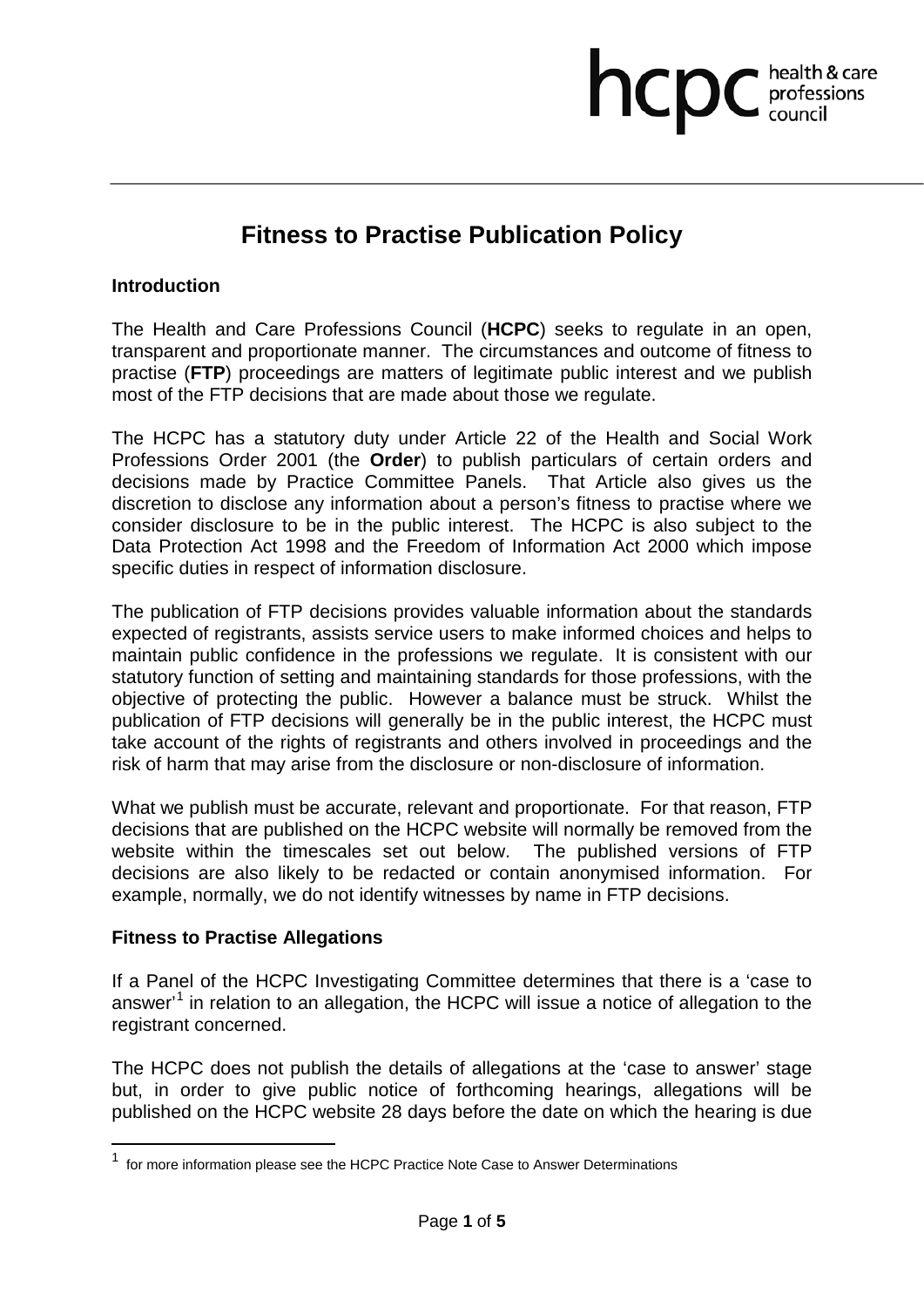to take place. The website listing will include details of the date, time and venue of the hearing.

Sometimes it may be necessary for an allegation to be amended after it has been referred for hearing. Any amendment would need to be approved by the Practice Committee hearing the case and, if that approval is not given until the day of the hearing, the allegation published on the HCPC website will be the original, rather than the amended, allegation.

In order to ensure that an allegation is sufficiently specific, it is often necessary to include information about the registrant's interaction with service users. In such cases, the published allegation will be anonymised so that the identity of service users is not disclosed. Allegations may also be redacted to remove the identity of complainants, colleagues or other parties involved in the case.

# **Final hearings**

In cases where a registrant's fitness to practise is found to be impaired at a final hearing, the outcome will be published on the HCPC website at the conclusion of the hearing. The Panel's decision and the sanction it imposed will be published on the HCPC website. That decision will provide details of the background to the case, the evidence that was heard, the order which the panel imposed and the reasons for the Panel's decision.

If a Panel decides that an allegation is not well founded, the outcome will not be published on the HCPC website unless the registrant concerned requests that the information is published. In the absence of such a request, the information about the hearing will be removed from the HCPC website at the conclusion of that hearing.

In cases where the Panel imposes a caution, the published decision will remain on the hearings page of the HCPC website for one year from the date that the order takes effect, regardless of the of the length of the caution period. A caution will appear as an annotation to a registrant's online register entry for so long as the caution order has effect and the annotation will include a link to the Panel's decision and order. The annotation and associated link will be removed from the online register when the caution order expires.

In cases where a conditions of practice order or suspension order are imposed, the published decision will remain on the hearings page of the HCPC website for so long as the order has effect. Where such an order is reviewed and extended (or varied or replaced with another conditions of practice order or suspension order) the original decision and any subsequent review decisions will be published on the HCPC website for so long as an order remains in effect.

Conditions of practice orders and suspension orders will appear as an annotation to a registrant's online register entry for so long as an order has effect and the annotation will include a link to the Panel's decision and order. Information about the original decision and order and any review decisions will be removed from the HCPC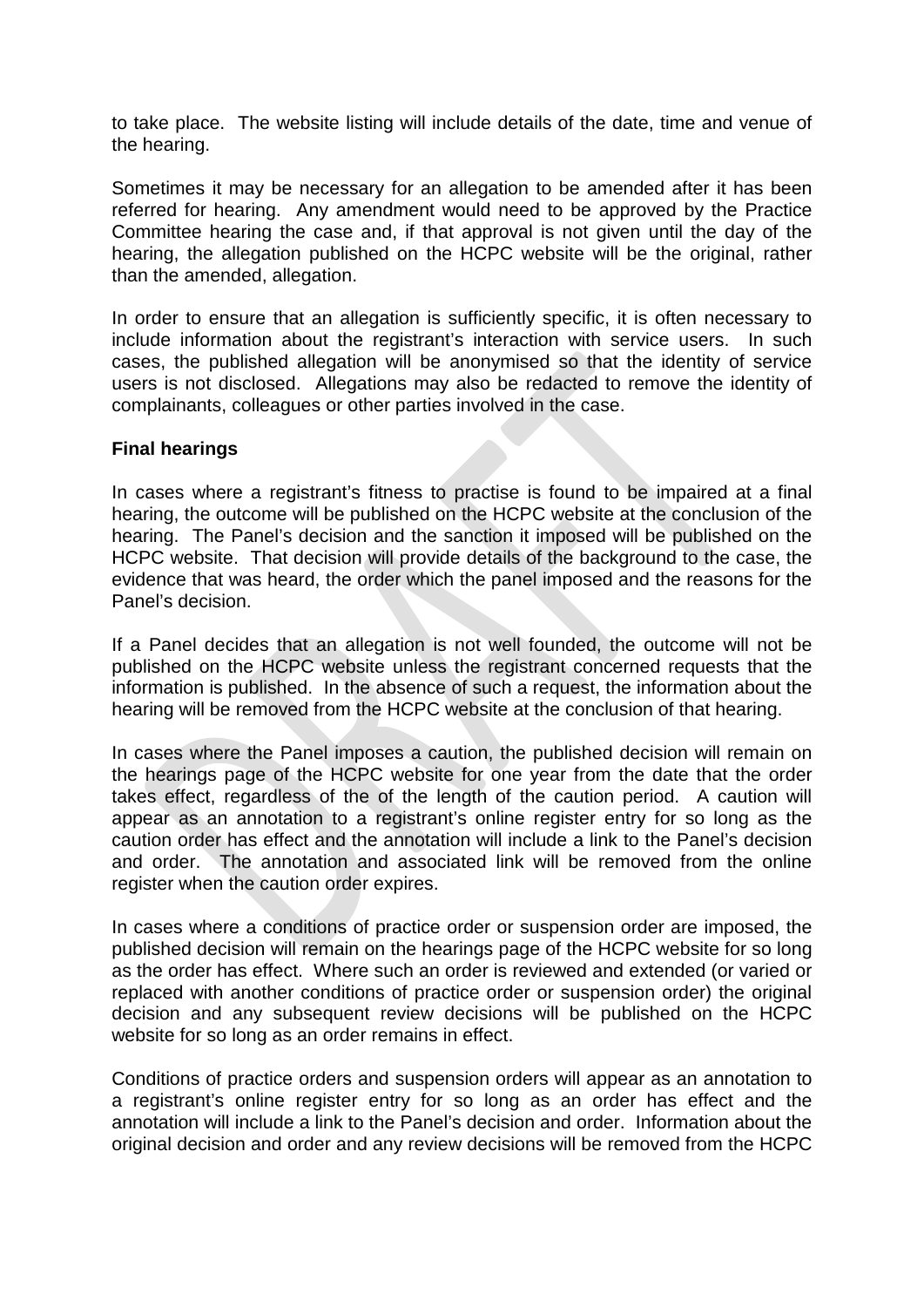website, and the annotation and associated link will be removed from the online register, when the sanction is revoked.

In cases where a striking off order is imposed, the published decision will remain on the HCPC website for a period of five years from the date that the order takes effect. This includes striking off orders that are imposed at a review hearing to replace a conditions of practice order or suspension order. The name of a person who has been struck off will not appear in the online register.

# **Restoration**

A person who has been struck off the HCPC register may, after five years have elapsed, apply for 'restoration' in accordance with Article 33 of the Order. Details of restoration hearings (including the date, time and venue) will be published on the HCPC website 28 days before the date on which the hearing is due to take place.

All decisions and orders made by Panels under Article 33 will be published on the HCPC website at the conclusion of the hearing and, except where the Panel has made a direction under Article 33(9) of the Order (indefinite suspension of a person's right to make further applications) they will remain on the website for a period of five years. In cases where an Article 33(9) direction has been made, the decision will remain on the HCPC website for so long as such a direction (including any continuation of that direction following a review under Article 33(10) of the Order) has effect.

In cases where restoration is granted subject to the imposition of a conditions of practice order under Article 33(7)(b) of the Order, that conditions of practice order will be subject to the same publication requirements (as set out above) that apply when such an order is imposed at a final FTP hearing.

# **Interim Orders**

Under Article 31 of the Order an interim conditions of practice order or interim suspension order may be imposed upon a registrant whilst FTP proceedings are pending. A Panel may do so where it is satisfied that, based upon the nature and severity of the allegation, the registrant may pose a risk to the public or to himself or herself if permitted to remain in unrestricted practice or that, for wider public interest reasons, the registrant's freedom to practise should be restricted.

Interim order hearings are usually held in public and the HCPC will publish the time, date and venue of the hearing on its website. Interim order applications (and review applications) are often heard at short notice and details of the hearing will be published as soon as a hearing is arranged. Details of hearings for the periodic review of interim orders will normally be published on the HCPC website 28 days before the date on which the hearing is due to take place.

If an interim order is made (or an order remains in place following a review hearing) the HCPC will publish on its website the outcome of the hearing and the terms of any order made by the Panel.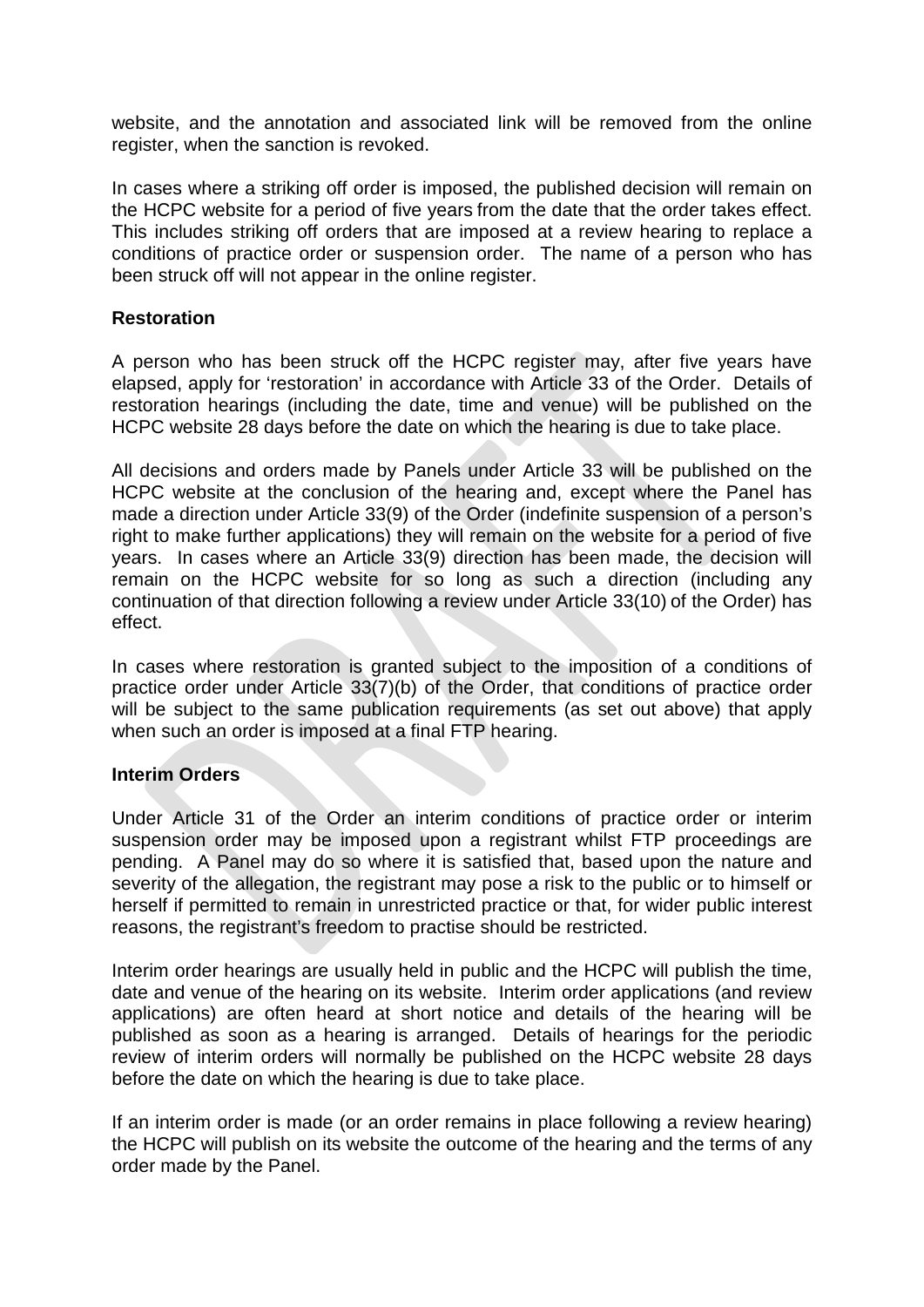Information about an interim order will only be published on the HCPC website for as long as the order has effect and, in any event, will be removed from the HCPC website when the case in respect of the allegation to which it relates has been concluded.

# **Public and private hearings**

Most FTP proceedings are conducted in public. This is consistent with the principle of 'open justice' and with Article 6(1) of the European Convention on Human Rights (**ECHR**), which restrict the circumstances in which hearings may be held in private. Based upon Article 6(1) ECHR, the procedural rules for HCPC Practice Committee Panels provide that:

*"At any hearing... the proceedings shall be held in public unless the Committee is satisfied that, in the interests of justice or for the protection of the private life of the registrant, the complainant, any person giving evidence or of any patient or client, the public should be excluded from all or part of the hearing;..."*

Although the rules provide Panels with a discretion to hear part or all of a case in private,<sup>2</sup> Article  $6(1)$  ECHR requires all decisions "to be pronounced publicly". Consequently, at the conclusion of a case that has been heard wholly or partly in private, the Panel will need to consider what, if any, 'public pronouncement' it will make. Clearly, this will also have an impact upon what information the HCPC publishes about that case.

The ECHR case law make clear that the 'public pronouncement' obligation should not be interpreted literally, as doing so may frustrate the purpose of hearing that case in private and undermine the primary aim of Article 6(1), which is to secure a fair hearing.

Where a Panel has proper grounds for hearing a case in private, it is not obliged to pronounce its full decision in public, but must consider the extent to which the evidence it has heard, its decision and the reasons for that decision can and should be made public. In doing so the Panel should take account of:

- the nature of the case and reasons why it was heard in private:
- the 'fair administration of justice' objective of Article 6(1); and
- the HCPC's objective under Article 3(4) the Order to protect the public.

If proceedings were held in private in order to protect the identity of, or sensitive information relating to, particular individuals then it may be that the Panel's decision can be delivered and published subject to appropriate redaction or in an anonymised form

 $\overline{a}$ 

<sup>&</sup>lt;sup>2</sup> for more information please see the HCPC Practice Note Conducting Hearings in Private